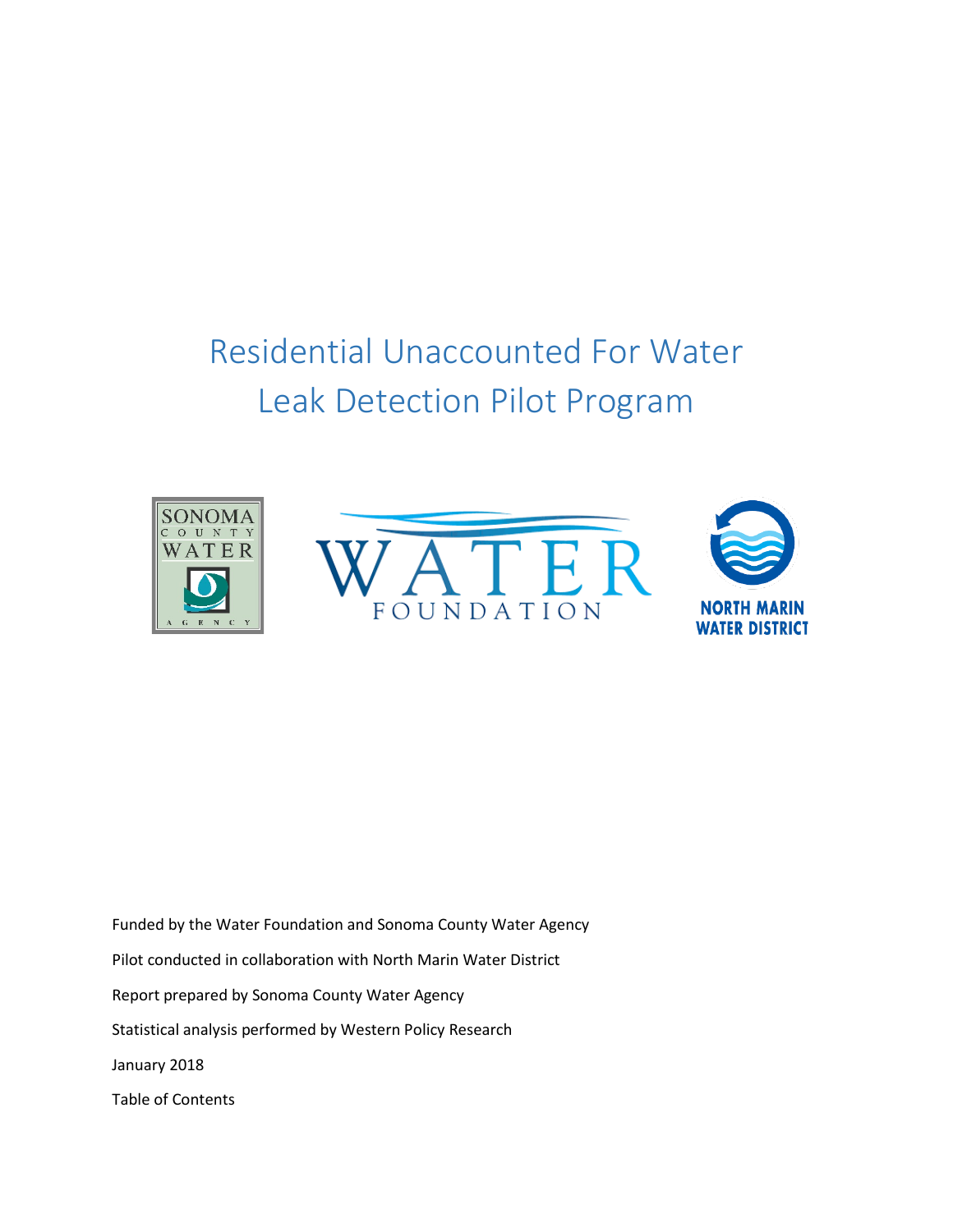# Contents

| 3.                                                                                    |  |  |  |  |
|---------------------------------------------------------------------------------------|--|--|--|--|
|                                                                                       |  |  |  |  |
|                                                                                       |  |  |  |  |
|                                                                                       |  |  |  |  |
|                                                                                       |  |  |  |  |
|                                                                                       |  |  |  |  |
| Appendix B - North Marin Water District (NMWD) Site Selection and Data Collection  19 |  |  |  |  |
|                                                                                       |  |  |  |  |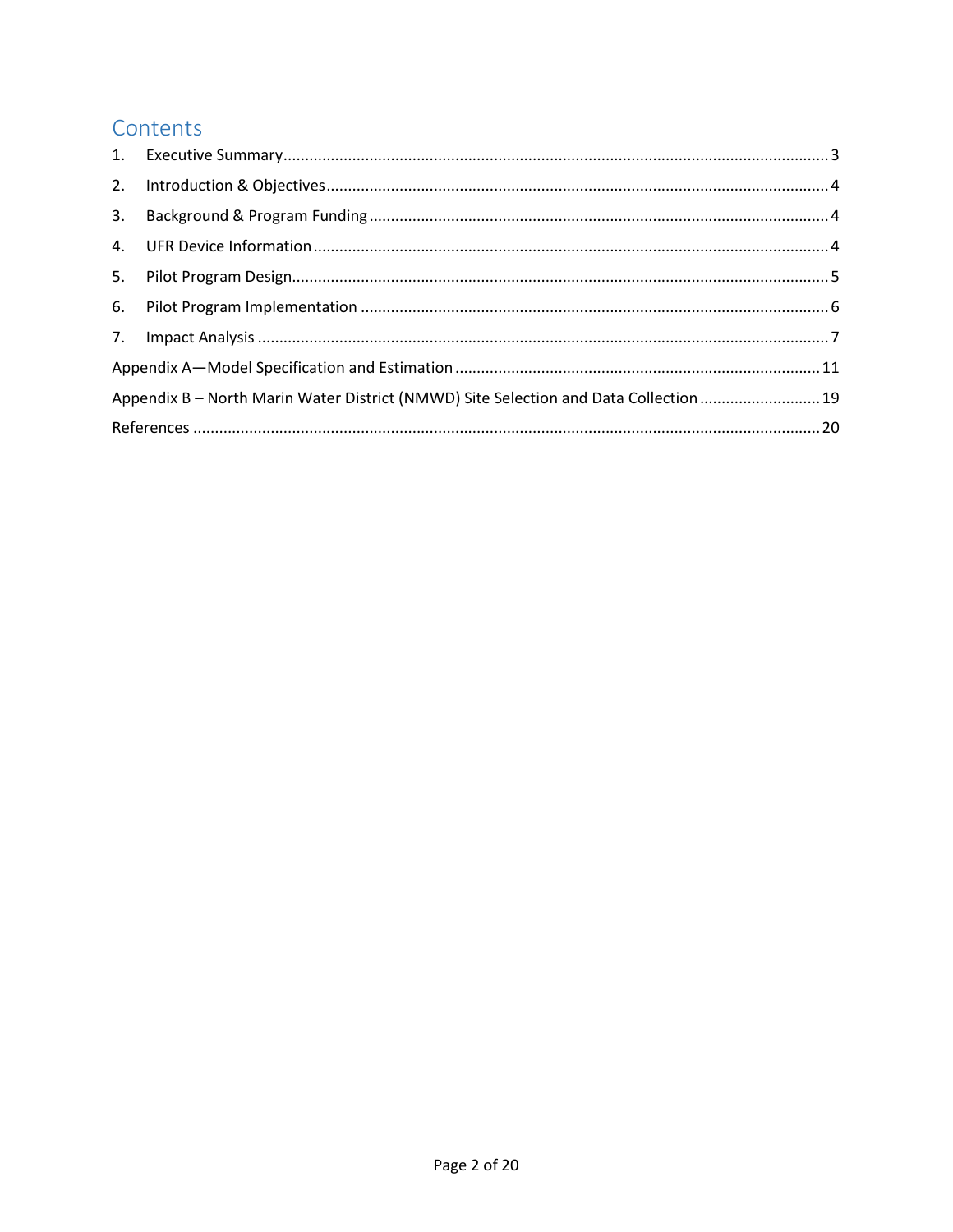## <span id="page-2-0"></span>1. Executive Summary

- The purpose of the Residential Unaccounted For Water Leak Detection Pilot Program (Pilot) is to assess whether water 'lost' due to the inability of water meters to measure low flows can be reduced with the installation retrofit of an add-on device, called an Unmeasured-Flow Reducer (UFR).
- The Pilot was made possible by a grant awarded by the Water Foundation, with additional funding provided by the Sonoma County Water Agency.
- The Pilot involved the installation of 101 UFR devices on residential water meters in collaboration with North Marin Water District. The devices were installed between October, 2014 and April, 2015. Water usage data for these meters, together with a control group, was then analyzed before and after the device installation date.
- A control group was used as a benchmark to account for water-using behavior unrelated to the installation of the UFR devices. Statistical analysis indicates that the properties of the treatment and control groups were well matched prior to the installation of the devices.
- A statistical demand model was used to compare the treatment and control groups over time. The model indicates an increase in billed water usage of approximately 6.4% resulting from the installation of the UFR devices.
- Drought restrictions imposed during the study period may have resulted in an increase in low flows through residential water meters, compared to a normal year. This phenomenon would not be corrected by a well matched control group and may result in the amount of the increase in billed water use being overestimated.
- The Pilot provides positive evidence that the retrofit of UFR devices on residential water meters does reduce the amount of water 'lost' due to low flows.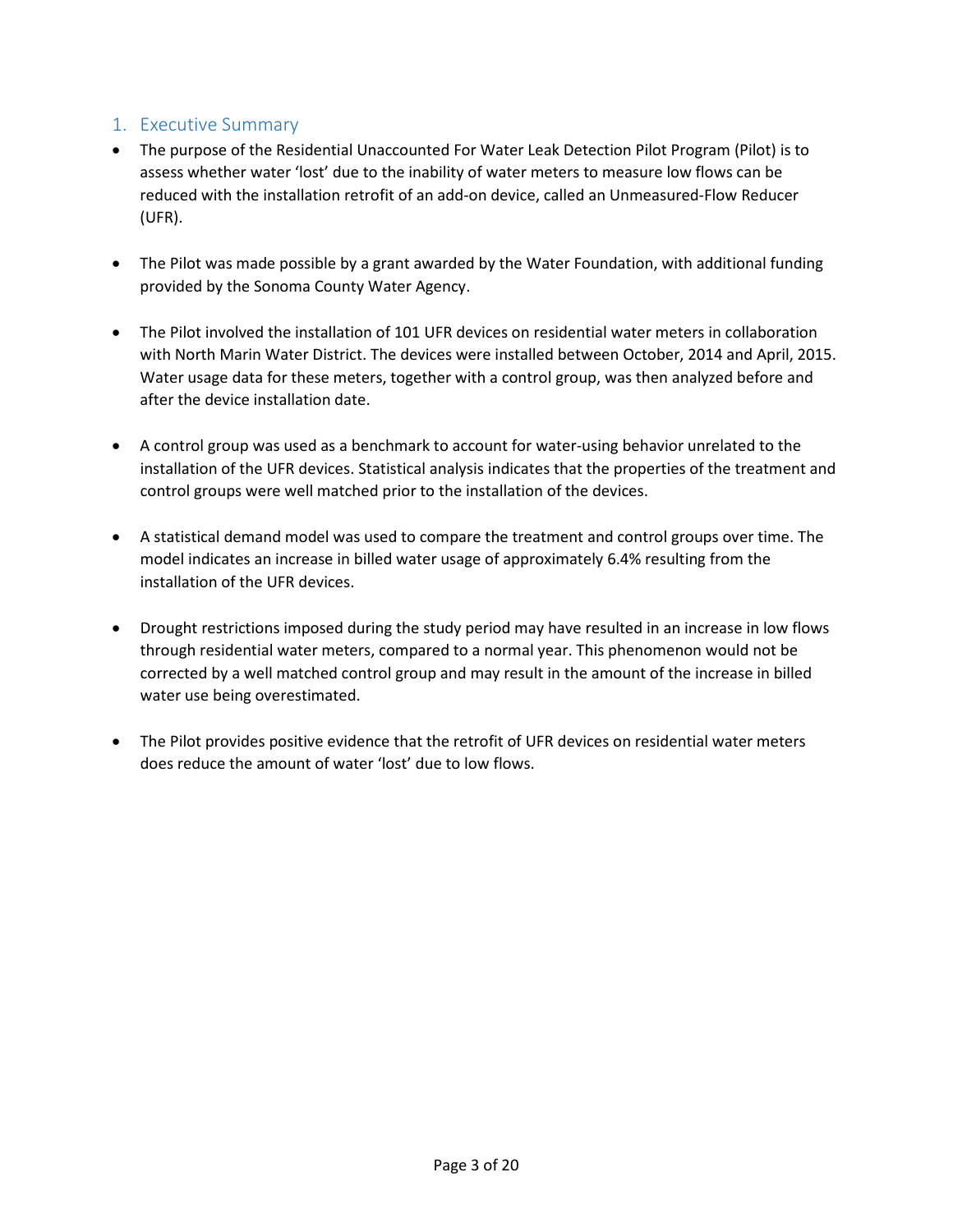# <span id="page-3-0"></span>2. Introduction & Objectives

The Pilot seeks to address the problem of water loss due to leaks on the customer side of the meter that are not registered by the water meter. Non-revenue water (NRW), is water produced by a water utility that is 'lost' due to the meter's inability to measure low flows and in turn is not billed to the customer.

The Sonoma County Water Agency (Water Agency) sought to assess whether NRW resulting from nondetected, unmeasured low flows, less than 1/8 gallon per minute, on customer water meters could be reduced through the use of an add-on device, called an Unmeasured-Flow Reducer (UFR).

The Water Agency is the wholesale water provider in Sonoma County and provides potable water to nearly 600,000 people in Sonoma and Marin counties, as well as sanitation, flood protection, and stream maintenance services. The mission of the Water Agency is to effectively manage the water resources in our care for the benefit of people and the environment through resource and environmental stewardship, technical innovation, and responsible fiscal management.

The Pilot involved the retrofit of UFR devices on residential water meters and subsequent analysis of metered water usage data. Meter readings from those meters with a UFR device installed were compared to those for a control group to determine if the device resulted in an increase in billed water usage.

# <span id="page-3-1"></span>3. Background & Program Funding

In 20[1](#page-3-3)1, the California Single-Family Residential End Use Study<sup>1</sup> documented that 18% of residential water use is attributed to leaks, an estimated average of 30.7 gallons per household per day. Today, typical water meters have a low flow range down to 1/8 gallon per minute. Flows below the range captured by the water meter result in unmetered flows that contribute to a water utilities NRW, and which are not billed. Water utilities can quantify this NRW and the lost revenue, but cannot identify its source.

The findings of this report may not apply to new water meters that may be more accurate at measuring low flows than those used in the Pilot.

The total budget for the Pilot was \$50,000. The Water Foundation awarded the Water Agency a grant of \$30,000 in support of the Pilot. The balance was provided by the Water Agency.

### <span id="page-3-2"></span>4. UFR Device Information

The UFR devices installed were manufactured by A.Y. McDonald Co. The AY McDonald 7[2](#page-3-4)01 Series UFR single check and non-check meter couplings<sup>2</sup> are a design that allows low volumes of water usage to be measured by batching the usage.



 <sup>1</sup> DeOreo, W.B. and Mayer, P.W. et al, *California Single-Family Water Use Efficiency Study*, Aquacraft, Inc., Boulder, CO, 2011.

<span id="page-3-4"></span><span id="page-3-3"></span><sup>2</sup> http://ay.2rmqa.com/en-US/No-lead-Ufr-straight-coupling-check-and-non-check-valves.html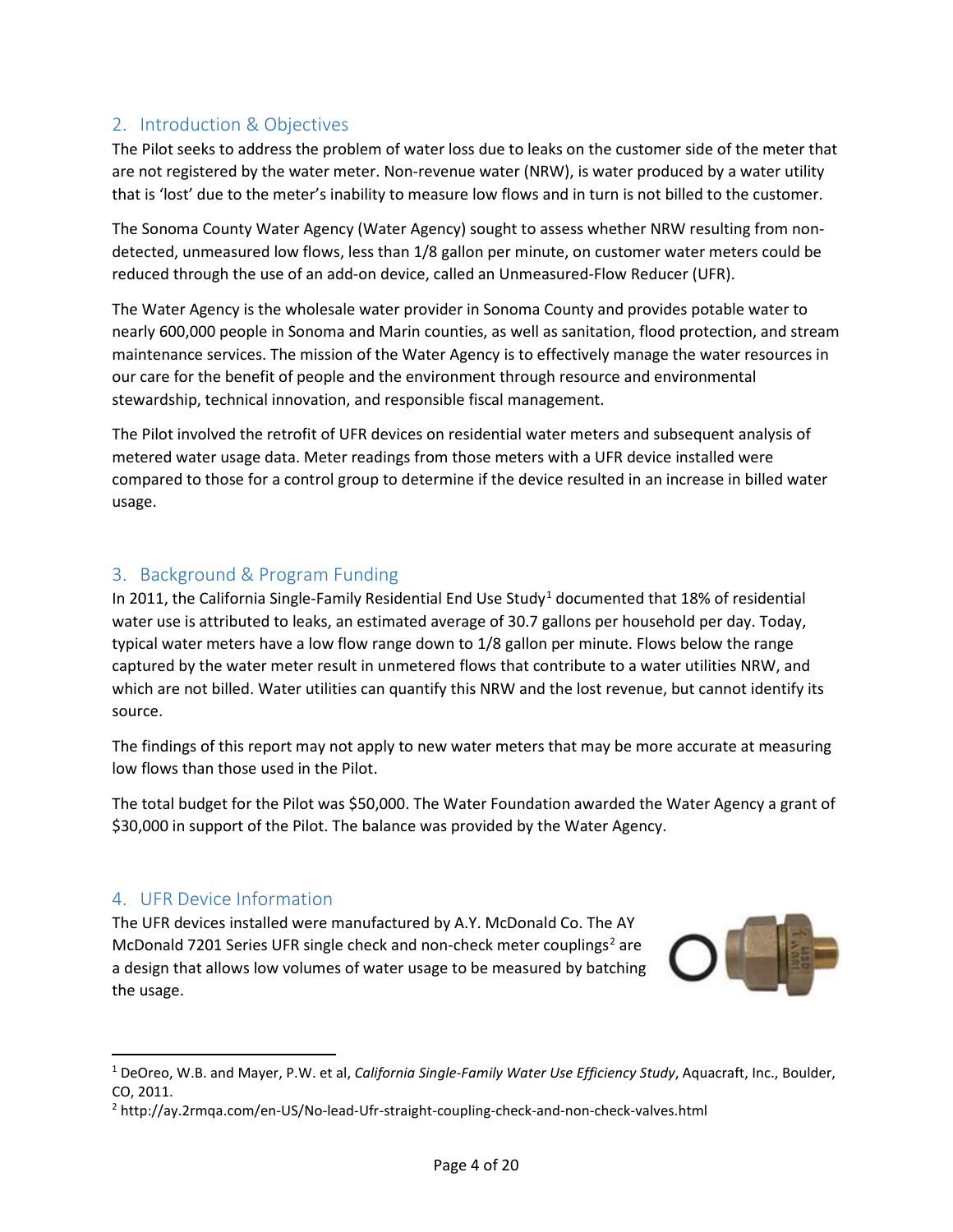The UFR works by changing the way water flows through the meter at low-flow rates when there is not enough energy in the flow to activate the water meter. With the UFR installed, the low linear flows are divided into batches that are forced through the meter at a higher flow rate that can be registered by the water meter, as shown in the charts below.



# <span id="page-4-0"></span>5. Pilot Program Design

The Pilot was designed to be coordinated by the Water Agency with additional work conducted by a partner retail water agency. The retail water agency randomly selected a group of single-family residences that met a set of criteria. From this group approximately 100 were selected and retrofitted with a UFR device, and an additional 100 were selected for a control group. Those meters retrofitted with a UFR device were pressure tested before and after installation to determine if the device had a significant impact on water pressure. Water usage data was collected for both groups for approximately 2-years pre-retrofit and 1-year post-retrofit. The data collected was used to conduct a statistical impact analysis.

The Water Agency collaborated with North Marin Water District (NMWD) on the Pilot. NMWD serves a suburban population of 61,000 people situated in and about the City of Novato which is located in a warm inland coastal valley of Marin County, California and several small improvement districts in the West Marin area near the coast.

The role of NMWD was to select suitable sites for the Pilot, install the UFR devices, conduct pressure tests, and compile and report water usage data. The work conducted by NMWD was funded at a rate of \$230 per installation, up to a maximum of \$23,000. Further information regarding site selection and data collection is provided in Appendix B.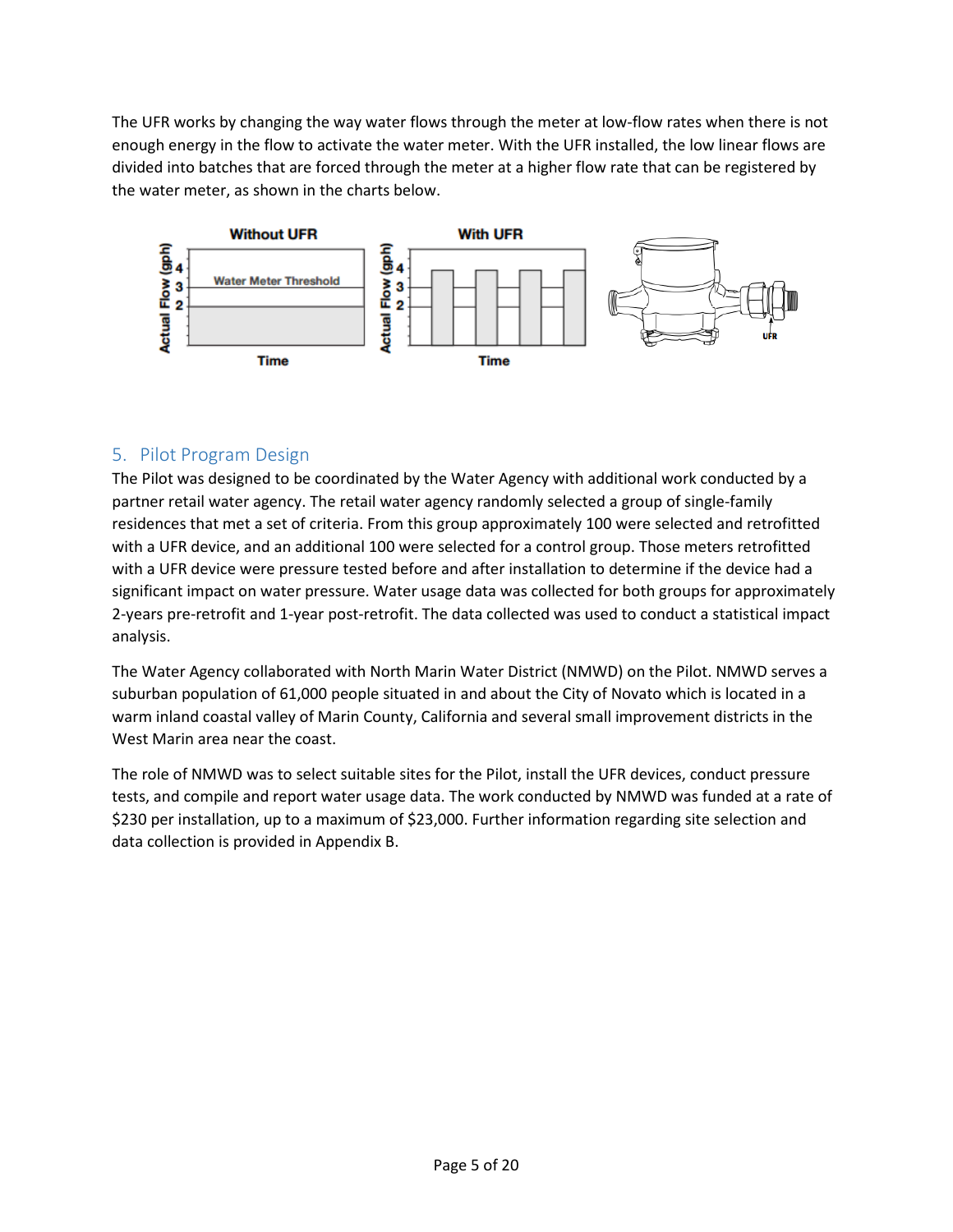# <span id="page-5-0"></span>6. Pilot Program Implementation

101 UFRs were retrofitted on residential meters between October 21, 2014 and April 10, 2015. All meters in the Pilot were 5/8". The majority of the meters used by NMWD are the Badger Meter Recordall Model 25. NMWD also has some Badger Meter Easy-Read meters. The Recordall is a nutating disc positive displacement meter. This type of meter technology is one of the most accurate at low flow rates. The 2011 Water Research Foundation and U.S. EPA report<sup>[3](#page-5-1)</sup> indicates that new 5/8" nutating disc positive displacement meters are consistently accurate above 95% at the minimum AWWA flow rate of 0.25 gpm. The report also showed that the most accurate meters of this type are consistently more than 99% at 0.25 gpm and 97% at 0.125 gpm, but that accuracy drops off significantly at flows below this level. Nutating disc meters were also found to remain accuracy over their full life cycle.

As noted above the findings of this report may not apply to new water meters that may be more accurate at measuring low flows than those used in the Pilot. Initial studies indicate that the newest ultrasonic and electromagnetic meters may be significantly more accurate than mechanical meters at flow rates down to 1/16 gpm. Manufacturers of meters of this type commonly specify that they are capable of accurately measuring flow rates down to 0.11 gpm or lower.

The age of the meters with the UFR device installed was known for 66 meters and ranged from 1984 to 2013. The age of the meters in the control group was known for 65 meters and ranged from 1984 to 2013. The meters with an unknown installation date are likely to have been installed prior to 1984, which is when NMWD began keeping electronic records.

NMWD bills its customers bimonthly, approximately every 60 days. Bimonthly water usage data was collected and recorded for each residential meter. All meter reads in the Pilot were taken manually. Water usage for a control group of 100 residential meters was also collected and recorded. NMWD provided usage data in gallons for each meter with the current and previous read date, as well as the number of days in the billing cycle. Water usage data was collected until June 2016 to ensure that there was at least 1 year of post installation data available.

It is noted that the possibility of misreads exists when using manual meter reads. The potential for misreads applies equally to the treatment group and the control group and is considered unlikely to have a significant impact. The potential impact of misreads is also mitigated by frequent changes in the meter reader for each meter over time.

Statistical modelling of the water usage data was conducted by Anil Bamezai PhD, Principal, Western Policy Research. Western Policy Research used regression models to estimate if the installation of the UFR devices resulted in an increase in measured water usage. Appendix A describes the modelling approach in greater detail.

<span id="page-5-1"></span><sup>&</sup>lt;sup>3</sup> Barfuss, S. L., Johnson, M. C., and Neilsen, M. A., Accuracy of In-Service Water Meters at Low and High Flow Rates, Water Research Foundation, 2011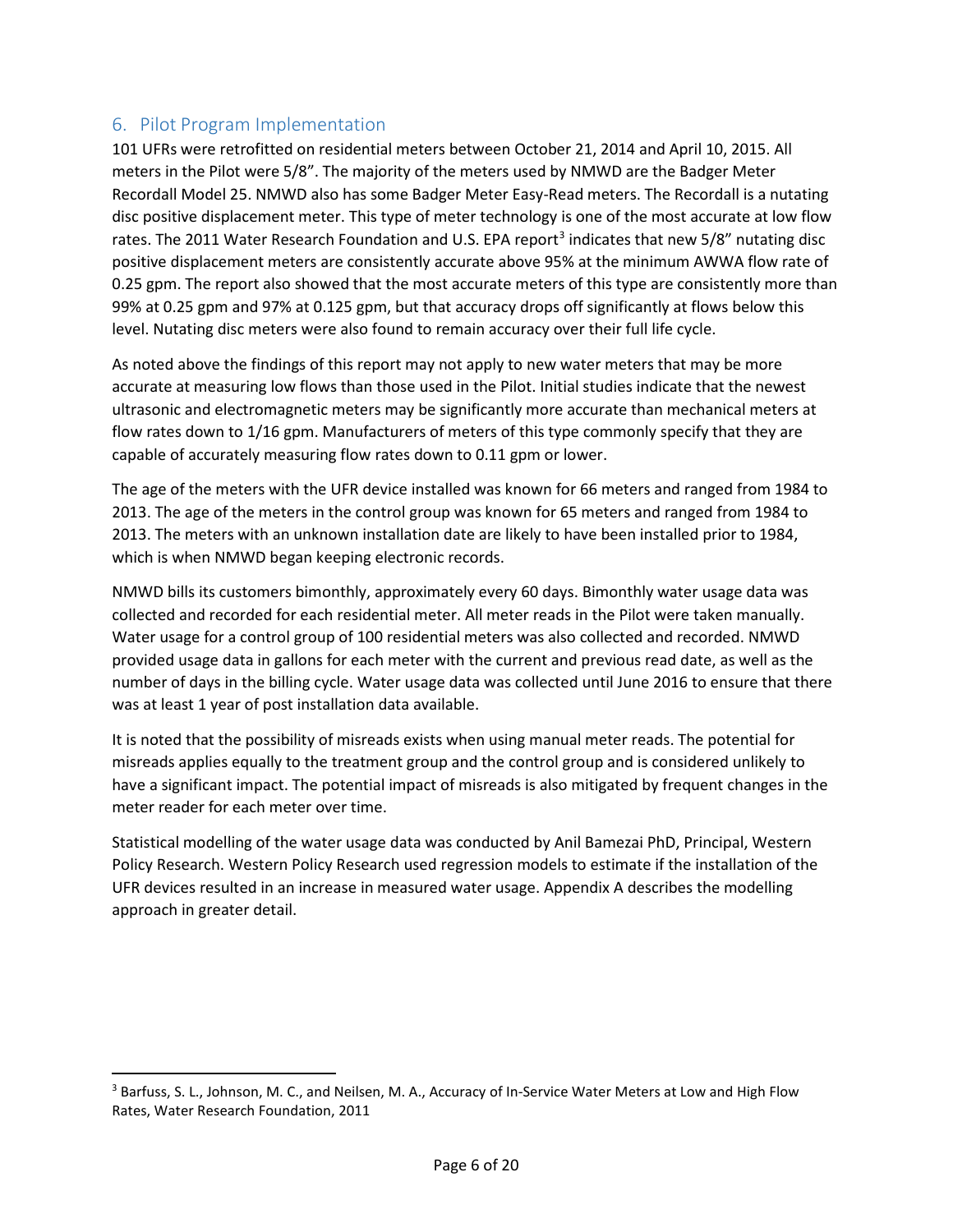### <span id="page-6-0"></span>7. Impact Analysis

#### a. Conceptual Framework

Evaluations aim to quantify the impact of an intervention on a group of subjects by comparing outcomes after the intervention to what the outcomes would have been in the absence of the intervention. Participant outcomes in the absence of the intervention are fundamentally unobservable—they have to be inferred either through pre-intervention longitudinal data, or through the behavior of a control group.

There are many aspects of water-using behavior of the treatment group properties that remain unobservable, such as, family size increasing or decreasing, plumbing fixtures or water-using appliances being replaced due to normal wear and tear, etc. Furthermore, onset of a severe drought in 2014 also altered water using behavior of the treatment group unrelated to the UFR retrofits. The approach adopted in this study for dealing with these confounding factors is to monitor the water-using behavior of a control group that is also selected at random from the same pool of single-family properties as the treatment group. As long as the two groups are well matched, the impact of the confounding factors should be considerably attenuated.

Appendix A discusses in greater detail the specification, testing, and sensitivity analyses of the estimated models. The methodology takes the billing data structure with staggered read dates across customers as is, without any tampering such as interpolation into calendar months. Instead, to account for weather, our methodology matches weather exactly to the time period that is covered by a read, by working with daily weather data. Weather is captured using daily rainfall adjusted reference ETo from CIMIS's Novato station (#187).

#### b. Study Sample Development

A sample of 300 single-family properties was randomly selected for this study from NMWD's service area. Approximately 100 of these were allocated to the treatment group for retrofit with the UFRs. Another 100 properties were earmarked for the control group. The remaining 100 properties were retained to substitute for cases in the treatment and control groups that made them ineligible for the study. The factors that caused a property to be rejected for detailed analysis include:

- 1. Pre-treatment billing history for current residents was less than 1 year long
- 2. The water meter was less than 1 year old
- 3. Meter size was other than 5/8" or 3/4"
- 4. Inadequate water pressure

The sample screening process led to a final size of 101 treatment group and 100 control group properties. Only treatment group properties were screened for abnormal pressure—the vast majority of these (83 out of 101) had a pre-retrofit water line pressure of between 50-70 PSI. The age distribution of the water meters was also comparable between the treatment and control groups.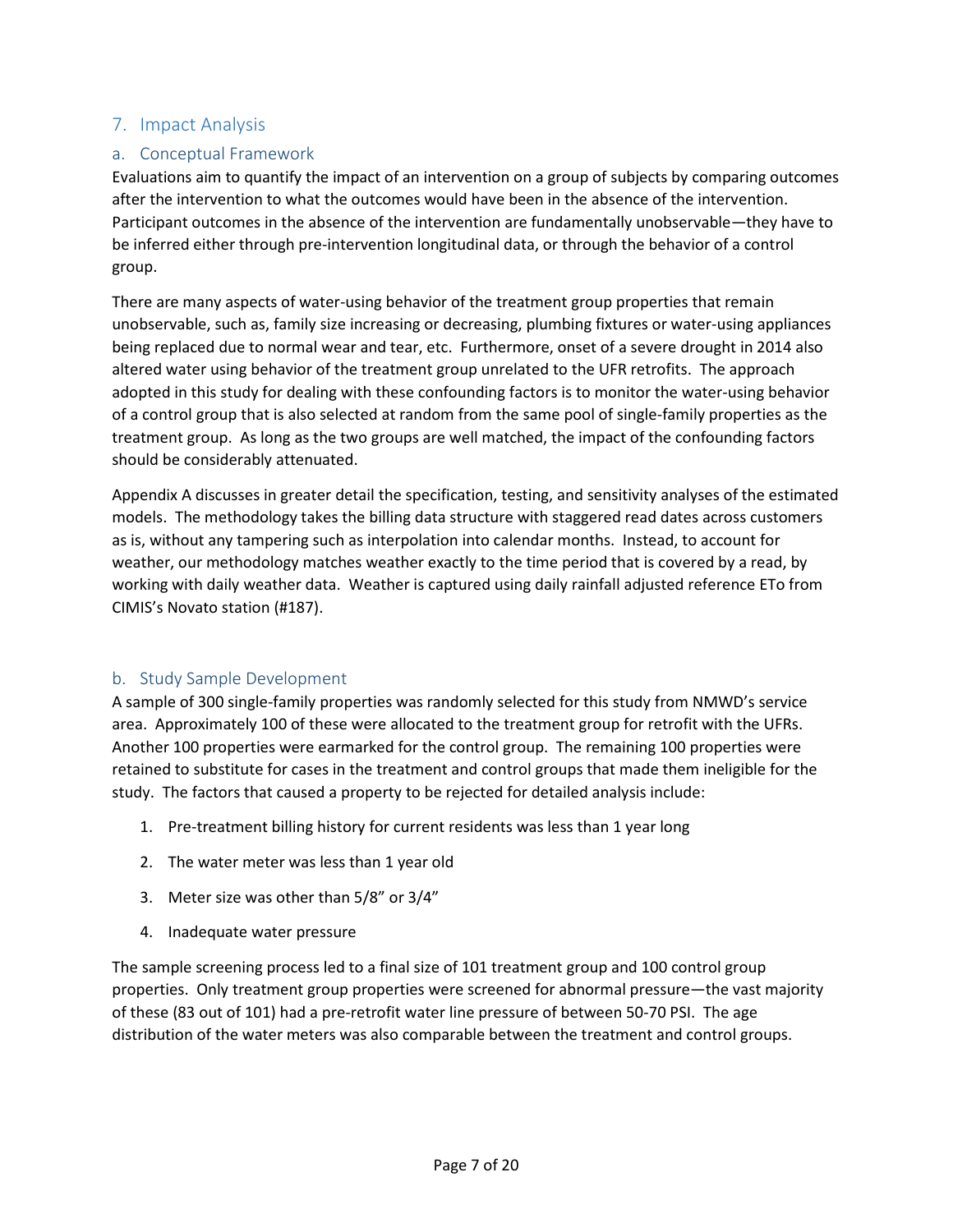Unmeasured Flow Reducers were installed at different times between October, 2014 and April, 2015.

- 1. 31 retrofits were completed during October, 2014
- 2. 41 retrofits were completed during February, 2015
- 3. 23 retrofits were completed during March, 2015
- 4. 6 retrofits were completed during April, 2015

Billing data for both the treatment and control group properties were compiled from January, 2012 onward (to provide at least two years of pre-retrofit data) until August, 2016 (to provide at least one year of post-retrofit data).

Prior to commencing the statistical analysis, billing, account and meter data were screened to identify problematic patterns, such as, stuck meters, resident turnover during the post-retrofit period, insufficient length of post-retrofit history, etc. This caused the final analysis sample to drop to 83 treatment group properties and 83 control group properties with clean and complete data. It is merely a coincidence that after data editing we end up with the same number of properties in each group.

#### c. Impact of UFR Retrofits on Water Pressure

Pre and post retrofit pressure readings were taken in order to understand what impact installing the UFR device has on household water pressure. Water pressure readings were taken for 100 of the 101 residential meters. Water pressure was measured at the hose bib at the front of the home prior to installation of the UFR and again immediately after the installation of the UFR. A Wika Instruments brand pressure gauge was used.

The range of pressure readings recorded was from 41 PSI to 90 PSI. The mean pressure reading was 61 PSI and the median was 60 PSI. 83 of the 100 meters had a pre-retrofit pressure reading in the range 50 to 70 PSI.

Figure 1 summarizes the observed change in pressure following installation of the UFR device.

- 43 meters registered no change in pressure.
- 19 meters registered a 1 PSI reduction in pressure.
- 24 meters registered a 2 PSI reduction in pressure.
- The mean reduction in pressure was 1 PSI and the median was 1 PSI.

No relationship was found between the pre-retrofit pressure reading and the magnitude of the change in pressure.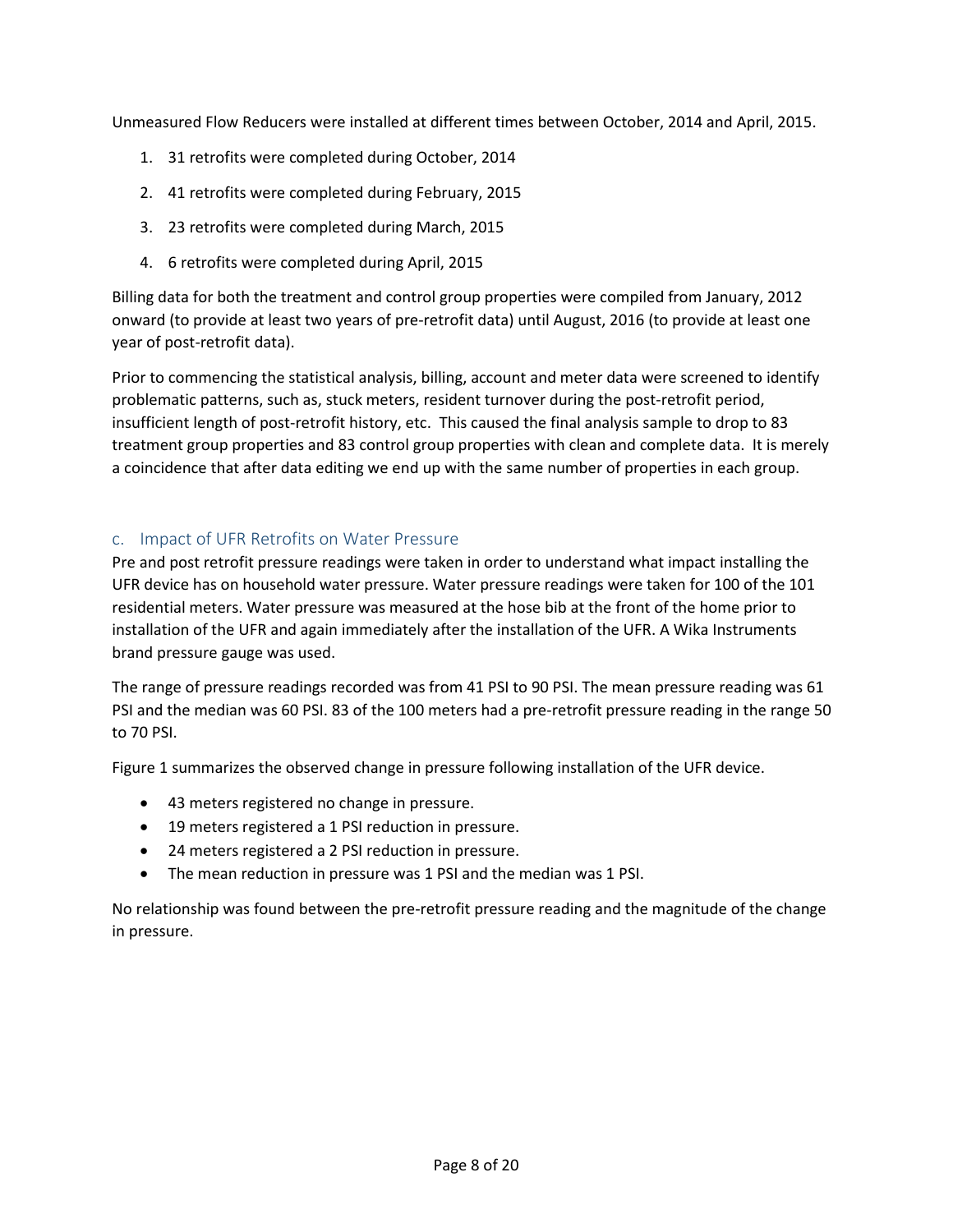*Figure 1 Pre and Post Retrofit Pressure Reduction*



#### d. Impact of UFR Retrofits on Billed Water Usage

Figure 2 shows raw trends in annual water use for the control and treatment groups over time (2016 estimates reflect a partial year, being based on reads taken until August, 2016). These trends should be treated as notional because they are derived from staggered billing data without any adjustment for weather or retrofit date. For example, to estimate 2012 average use, all bill reads taken in 2012 were first added together for each account and divided by the number of days represented by these 2012 reads. These were then converted into account-specific estimates of daily per household gallon usage for each year. Finally, these account-specific estimates were averaged across accounts in the treatment and control groups to derive group-level estimates of water use. The trends clearly show a crossover right around the year (2014) when UFR retrofits first began to be undertaken. Since then, the treatment group's billed use has remained consistently higher than that of the control group.



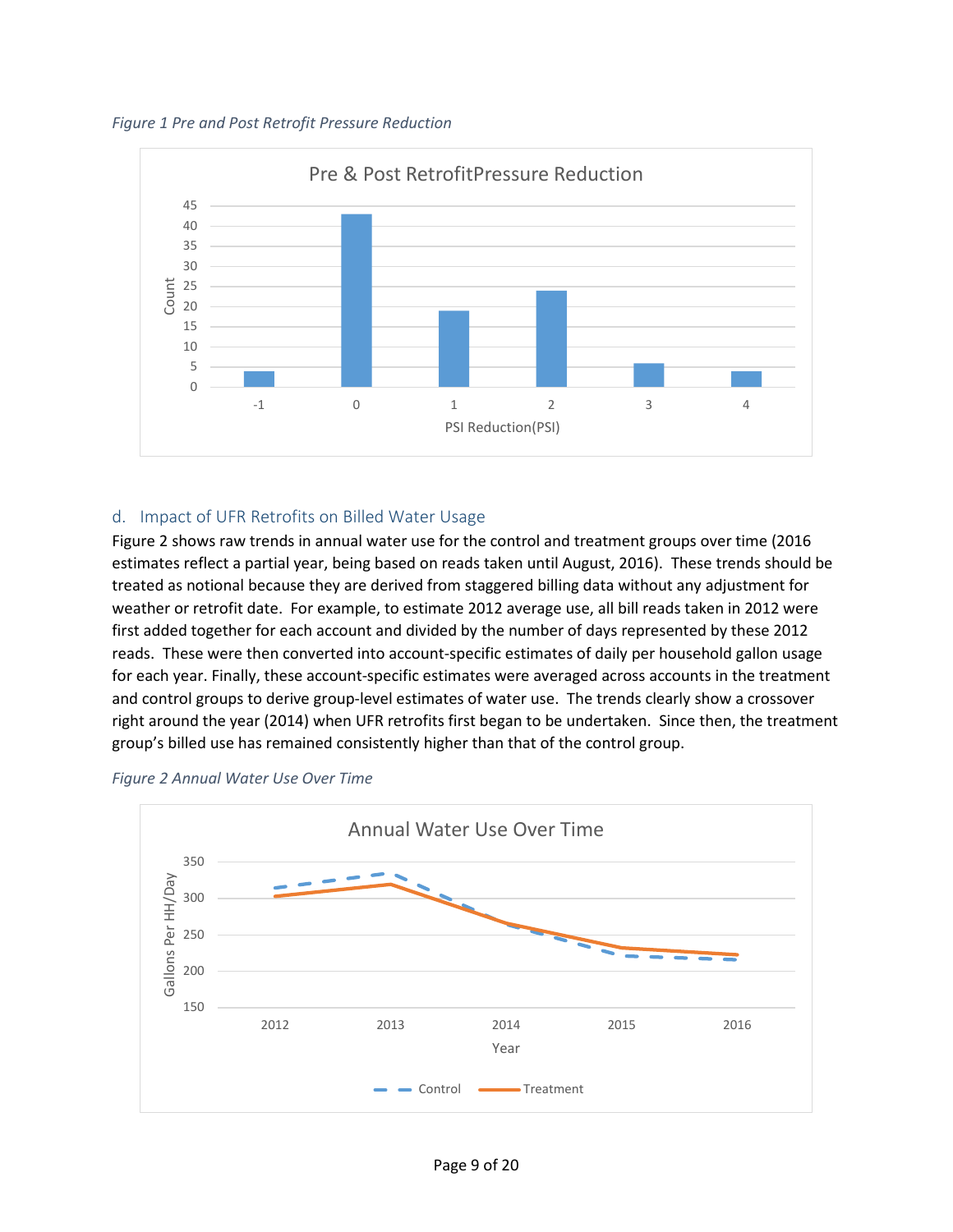While notional trends indicate that UFR retrofits had the expected effect, it is necessary to develop statistical models to estimate their actual impact. Appendix A discusses in greater detail both model development and findings. Here we only highlight the key findings.

The first step in the model-based impact evaluation was to verify whether water use among the treatment and control properties was well matched before the UFR retrofits occurred, and that both groups responded to drought restrictions and messaging in roughly equal ways. This was assessed in two ways. We first tested for this by estimating a water demand model using billing data prior to October 21<sup>st</sup>, 2014 for both groups, which is the date when the first batch of retrofits were undertaken. In a variation on this approach we re-ran the models using pre-treatment histories that included data up to the time an account was retrofitted making the pre-treatment billing histories unequal for the treatment group properties. For the control group properties in this latter approach, billing data were included until April, 2015, which is when the last batch of UFR retrofits occurred. With this latter approach one is able to observe for a few more months the impact of drought restrictions on the laterretrofitted properties.

Both approaches demonstrate that the water demand of treatment and control group properties was well matched prior to the retrofits (i.e., the estimated average difference was statistically insignificant), meeting the first key requirement of a valid impact evaluation.

Next, a full demand model was estimated using data from January, 2012 until August, 2016 including a retrofit indicator that takes on the value of 1 for the post-treatment billing history, 0 otherwise. This indicator takes on the value of 0 for all control group billing data. The coefficient on this indicator variable estimates how much billed usage changed after the UFR retrofits. The models indicate that UFR retrofits caused billed usage to increase by roughly 6.4% (statistically significant).

A caveat to keep in mind about the estimated impact of UFR retrofits is that the percentage of time that water meters experienced low flows would have been greater during the 2014-2016 period due to drought restrictions, compared to a normal year (Figure 2). It's possible that this may be biasing upward the percentage estimated impact of UFR devices compared to what it would be in a normal year. A wellmatched control group cannot correct for this problem since both groups would be subject to this phenomenon. A longer-term follow-up of these properties should be considered to shed further light on this question. If the above surmise is correct, however, it also follows that UFRs may offer a higher benefit in drought-affected years when revenue shortfalls are most pronounced.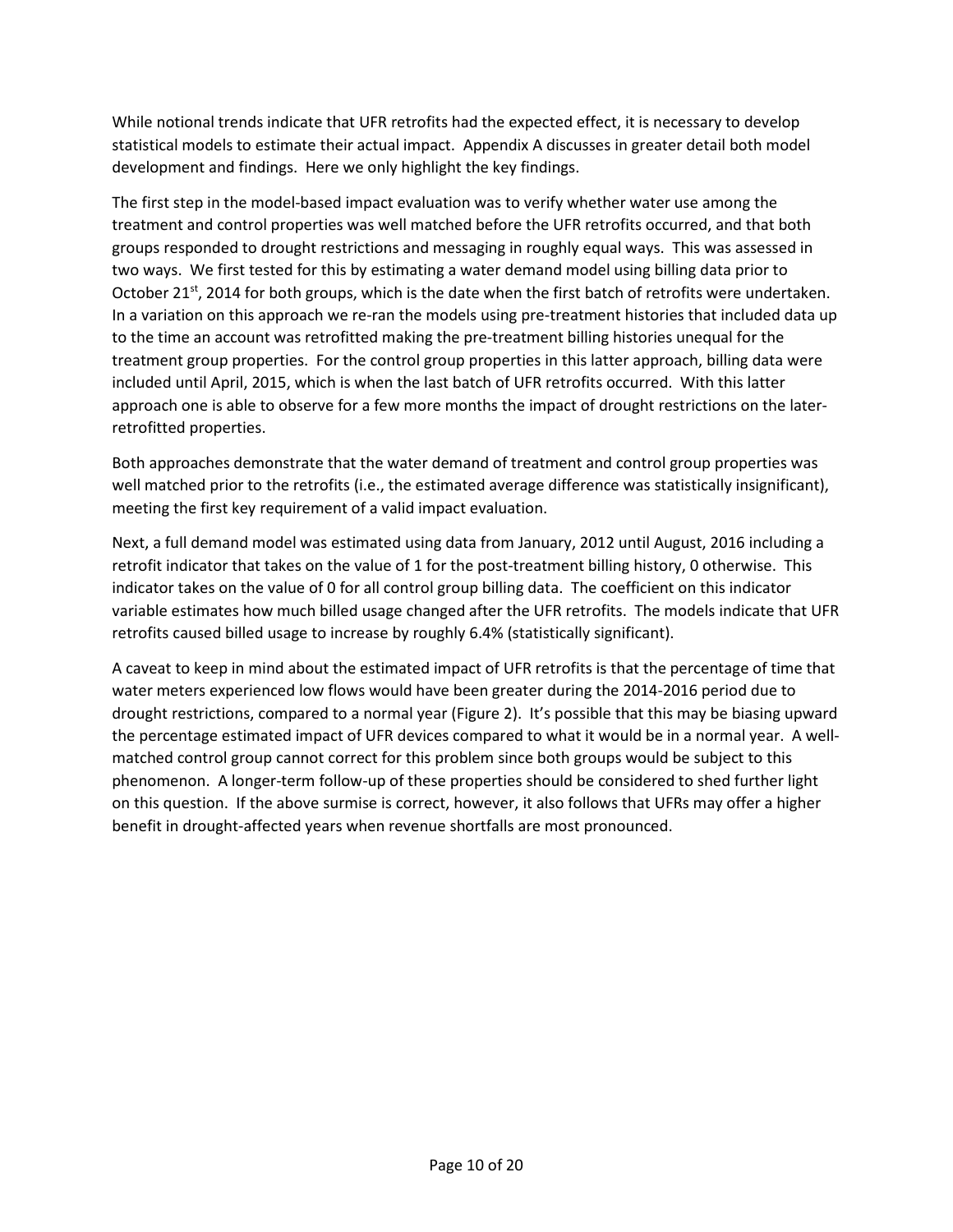# <span id="page-10-0"></span>Appendix A—Model Specification and Estimation

#### a. Conceptual Model

A logical way of modeling staggered billing data is to conceive the model at a daily level and then scale it up to the meter-read level. Equation (1) expresses logarithmically transformed daily consumption  $(U_{it})$ for customer (*i*) at time (*t*) as a function of the daily weather index (*Wt*), say, the evapotranspiration rate, customer characteristics  $(X_i)$ , daily intercept terms  $(\alpha_i)$  and random error  $(\varepsilon_i)$ . This model is very flexible insofar the intercept terms and weather coefficients are conceptually allowed to vary on a daily basis. Intercept terms are necessary because intervening human factors make consumption's relationship with weather somewhat sticky. Irrigation decisions, to some extent, are based upon experience and "gut feel." A weather index alone is therefore unlikely to fully capture variation in consumption by time of year.

$$
Ln(U_{ii}) = \alpha_t + \beta_t W_t + \eta X_i + \varepsilon_{it}
$$
  
\nwhere  $\varepsilon_{it} \sim N(0, \sigma^2)$  (1)

Daily consumption is logarithmically transformed because water consumption is generally distributed with a long right-hand tail. And usually, even after accounting for customer heterogeneity and seasonality, model error does not exhibit a normal distribution. A couple of explanations can be offered for skewed model error. First, the most seasonal component of consumption—irrigation—is a discrete event, even when scheduled according to scientific principles. A landscape is supposed to be irrigated when daily evapotranspiration has depleted the soil water content below a certain threshold (Snyder and Sheradin, 1992). When daily evapotranspiration is low and uncertain, or rainfall is received periodically, average daily consumption may exhibit a rightward skew. Second, landscape professionals often set irrigation schedules by varying a preset baseline schedule in proportion to changes in the evapotranspiration rate. Errors are therefore proportionally magnified or diminished.

Averaging consumption across the (*N*) days included in a read taken at time (*T*) yields the meter readlevel model (Equation 2). Throughout, summation operators are subscripted backward in time because meter read-dates signal the end of a consumption period. If consumption days (*N*) vary markedly across reads, averaging insures error homoscedasticity at the meter-read level when daily error is homoscedastic. Of course, in spite of averaging, meter read-level error will be heteroscedastic if daily error itself is heteroscedastic, in which case (2) should be estimated using generalized least squares. Autocorrelation is a different matter, however. Because of error averaging, autocorrelation at the meter-read level should be low to nonexistent even if daily error is highly autocorrelated. It can be mathematically shown that if daily autocorrelation is as high as 0.9, even then observed autocorrelation will only be 0.092 for 30-day cycle reads, and 0.025 for 61-day cycle reads (Bamezai, 1997).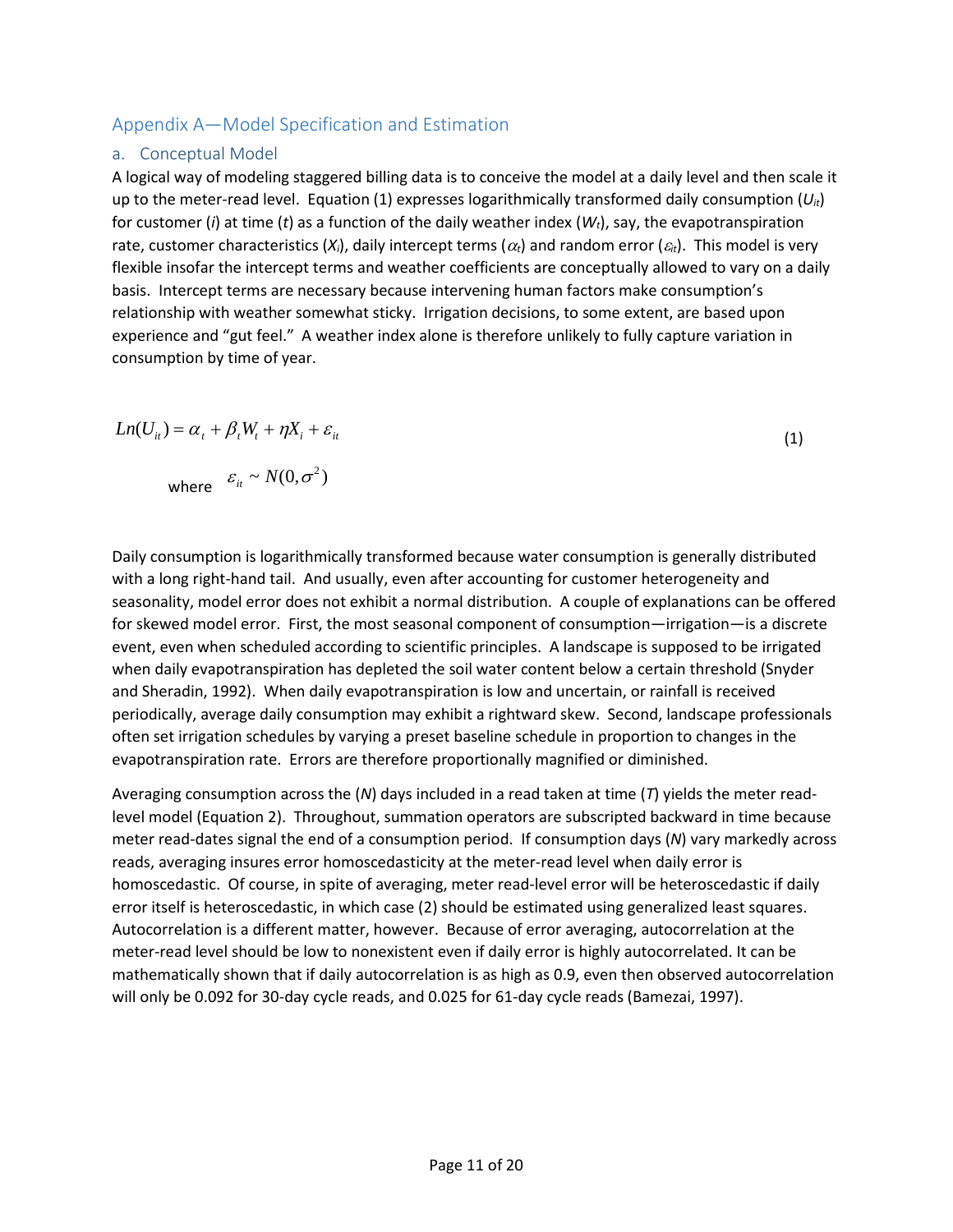$$
\frac{1}{N} \sum_{t=T}^{T-N} Ln(U_{it}) = \sum_{t=T}^{T-N} \alpha_{t} \frac{1}{N} + \sum_{t=T}^{T-N} \beta_{t} \frac{W_{t}}{N} + \eta X_{i} + \frac{1}{N} \sum_{t=T}^{T-N} \varepsilon_{it}
$$
\n
$$
\frac{1}{N} \sum_{t=T}^{T-N} \varepsilon_{it} \sim N(0, \sigma^{2})
$$
\nwhere

\n
$$
\frac{1}{N} \sum_{t=T}^{T-N} \varepsilon_{it} \sim N(0, \sigma^{2})
$$
\n(2)

where

Estimation of (2) as it stands requires the creation of at least 365 daily indicator variables (equal to *1/N* for days included in the read) for capturing the daily intercepts and another 365 interactions of these indicators with the daily weather index to capture the daily weather response. For days not included in a specific meter read, the corresponding daily indicators and their interactions take on the value of zero. Such an enormous estimation exercise is unlikely to succeed not only because of the immense computing resources required, but also because of multicollinearity among many of the daily indicator variables. Meter reads must be available for every day in the year to provide the variation necessary for estimating these daily parameters, but read-dates are often clustered by design. Thus, for estimation purposes, it is necessary to impose some simplifying restrictions on these daily parameters.

One option is to assume that the daily intercepts ( $\alpha_t$ ) and the weather response coefficients ( $\beta_t$ ) are equal for all days in a given month. Doing so reduces the estimation problem down to 12 monthly intercepts, 12 weather coefficients, and other customer characteristics included in the model. It is not necessary to place the same restrictions on  $(\alpha_t)$  and  $(\beta_t)$ . For example, the daily intercept terms  $(\alpha_t)$  may be fit with piece-wise linear or cubic splines (Suits et al., 1978; Robb, 1980), while the weather coefficients (β*t*) may be assumed constant for either all days in a month or all days in a season. The daily intercepts may also be captured using Fourier harmonics (Bamezai, 1996).

Because monthly restrictions are perhaps the most obvious choice with billing data that follow a 30-day cycle, the implication of these restrictions is developed in greater detail. Equation (3) shows what these restrictions imply for meter reads that span a total of (*N*) days, with (*m*) days falling in one month and (*n*) days in the next.

$$
\frac{1}{N}\sum_{t=T}^{T-N}Ln(U_{it}) = \alpha_m\frac{m}{N} + \alpha_n\frac{n}{N} + \beta_m\sum_{t=T}^{T-m}\frac{W_t}{N} + \beta_n\sum_{T-m-1}^{T-m-n}\frac{W_t}{N} + \eta X_i + \frac{1}{N}\sum_{t=T}^{T-N}\varepsilon_{it}
$$
\n(3)

To estimate (3) it is necessary to allocate the total number of days covered by a meter read to each calendar month. In other words, 12 monthly variables must be created of which 2 take on the values (*m/N*) and (*n/N*) for any given read, the rest being zero. Similarly, the daily weather index during a read interval must also be split into month-specific aggregates. Once again, 12 weather variables are required of which only at most 2 take on a nonzero value for any given read. Meter reads taken bimonthly can be handled just as easily in the above framework, the only difference being that such reads are likely to span 3 instead of 2 months.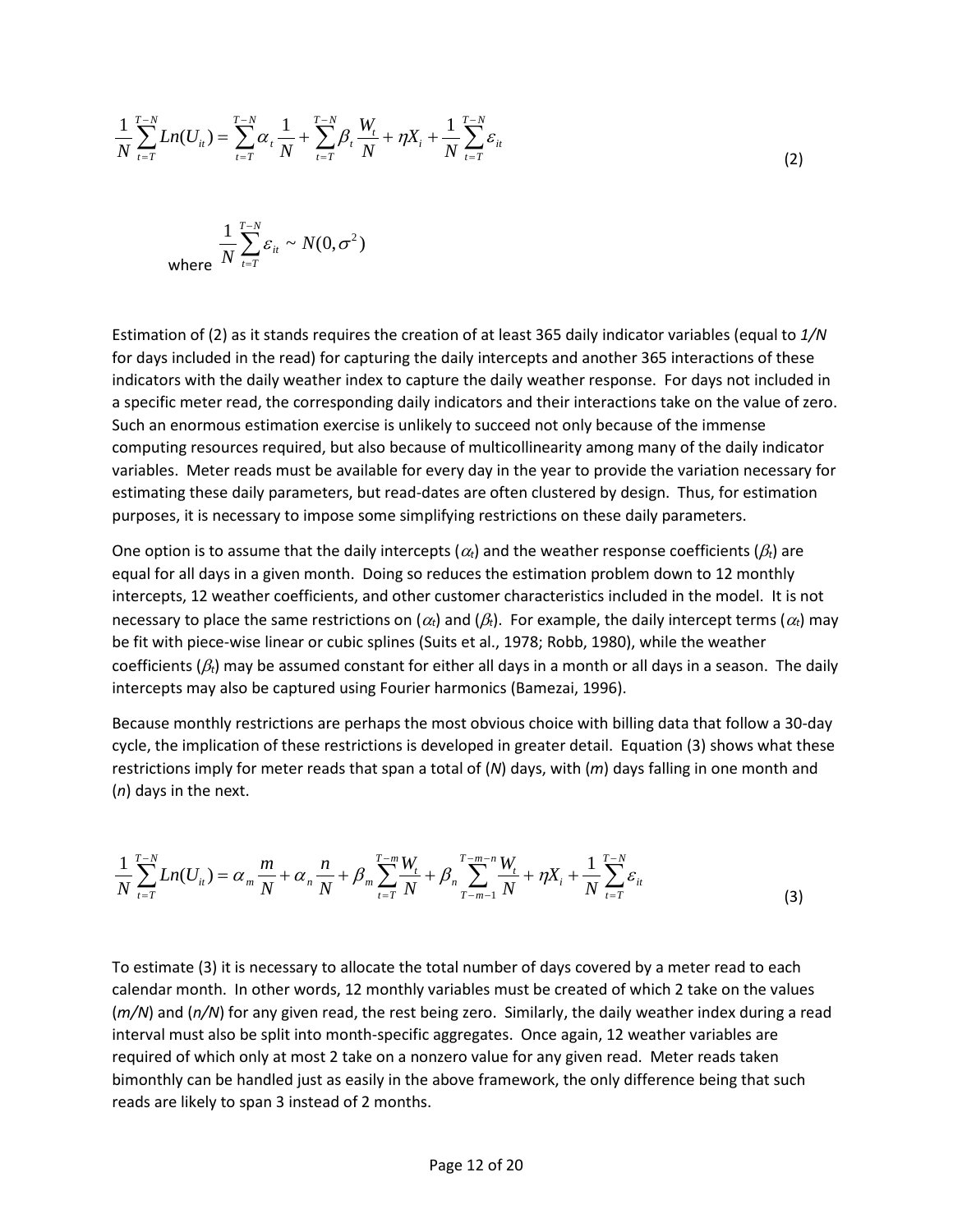Construction of the dependent variable in (3), however, still poses a minor problem. The dependent variable is equal to the sum of logarithmically transformed daily consumption. But billing histories yield only the sum of daily untransformed consumption which, after a logarithmic transformation, does not equal the desired dependent variable (Equation 4).

$$
\frac{1}{N} \sum_{t=T}^{T-N} Ln(U_{it}) \neq Ln(\frac{1}{N} \sum_{t=T}^{T-N} U_{it})
$$
\n(4)

The above inequality, however, can easily be resolved by leaning on well-known properties of a lognormal distribution.

If 
$$
Ln(U_{it}) \sim N(\mu_t, \sigma^2)
$$
  

$$
E(\frac{1}{N} \sum_{t=T}^{T-N} Ln(U_{it})) = \frac{1}{N} \sum_{t=T}^{T-N} \mu_t
$$

then

Similarly

$$
Ln(E(\frac{1}{N}\sum_{t=T}^{T-N}U_{it})) = Ln(\frac{1}{N}\sum_{t=T}^{T-N}e^{\mu_{t}+\frac{\sigma^{2}}{2}}) = \frac{1}{N}\sum_{t=T}^{T-N}\mu_{t} + \frac{\sigma^{2}}{2} + Ln(\frac{1}{N}\sum_{t=T}^{T-N}e^{\varepsilon_{t}})
$$
  
\n
$$
\varepsilon_{t} = \mu_{t} - \frac{1}{N}\sum_{t=T}^{T-N}\mu_{t}
$$
\nwhere\n
$$
(6)
$$

Under most plausible scenarios of the rate of change in average daily consumption  $(\mu_t)$  over the course of 30 or 61 days, the last term in (6) converges to zero. In other words, the two quantities cited in (4) differ approximately by a constant (that is, half of the daily variance), hence are readily substitutable.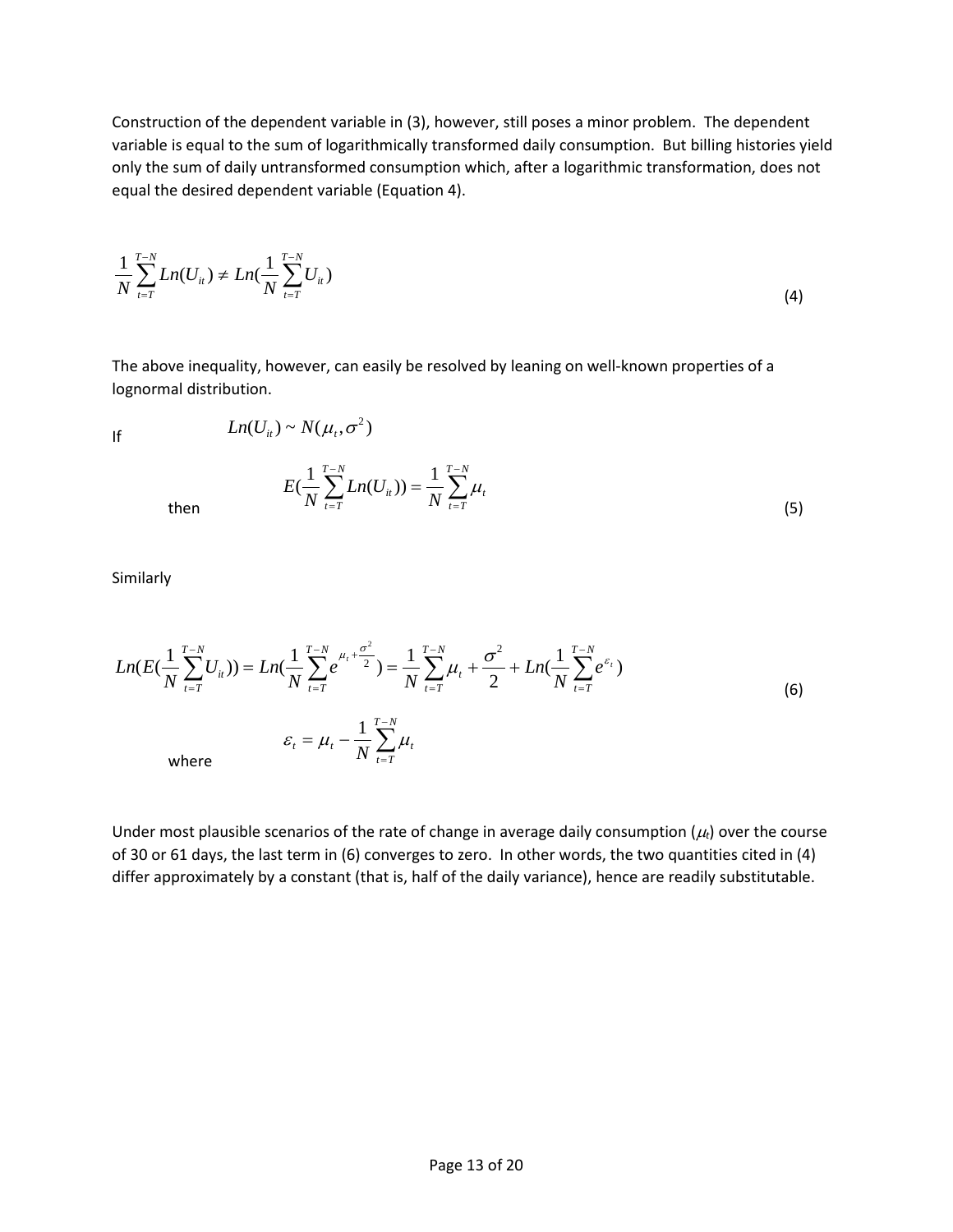#### b. Approximating Nonlinearity and Reducing Measurement Error

If data and model diagnostics indicate that the weather index (say, the evapotranspiration rate) should either be logarithmically transformed or that higher powers should be included as well, the framework developed in (1) through (6) can easily include such possibilities. One such case is discussed below for illustration.

Assume daily consumption is a quadratic function of weather instead of a linear function (Equation 7).

$$
Ln(U_{ii}) = \theta_t + \omega_t W_t + \psi_t W_t^2 + \eta X_i + \varepsilon_{it}
$$
  
where  $\varepsilon_{it} \sim N(0, \sigma^2)$  (7)

Under the assumption of monthly restrictions, estimation of (7) now requires 12 additional variables to capture the weather index's second power. But, by applying a linear approximation to (7), both the computational burden and the impact of measurement error can be minimized. The daily weather index is first re-expressed in terms of deviations from the daily mean, but then higher powers of the deviations are dropped (Equation 8).

$$
Ln(U_{it}) = \theta_{t} + \omega_{t}(\overline{W_{t}} + \Delta W_{t}) + \psi_{t}(\overline{W_{t}} + \Delta W_{t})^{2} + \eta X_{i} + \varepsilon_{it}
$$
\n
$$
\Rightarrow Ln(U_{it}) \approx \alpha_{t} + \beta_{t} \Delta W_{t} + \eta X_{i} + \varepsilon_{it}
$$
\nwhere\n
$$
\alpha_{t} = \theta_{t} + \omega_{t} \overline{W_{t}} + \psi_{t} \overline{W_{t}}^{2}
$$
\n
$$
\beta_{t} = \omega_{t} + 2\psi_{t} \overline{W_{t}}
$$
\n(8)

After the linear approximation, the essential structure of (8) is identical to (1). By working with daily deviations in the weather index, however, an approximate nonlinear weather specification is implicitly assumed without any increase in the computational burden. Bamezai (1997) demonstrates the validity of this approximation. Two additional benefits also accrue from the above approximation. First, the daily intercepts (or monthly if so constrained) provide a direct measure of average consumption on a particular day (or month) in a normal weather year—the differenced weather index is centered at the mean by construction. Second, a systematic time bias in the weather index's mean caused by lack of information about plant material by customer is likely to influence the deviations significantly less. A differenced weather specification (8) therefore simultaneously minimizes the impact of systematic measurement error while capturing an approximate nonlinear weather response. Even if weather response is linear, a differenced weather index is preferable to an undifferenced index: either index will yield identical results in the absence of measurement error, but the former is likely to be more accurate in the presence of measurement error.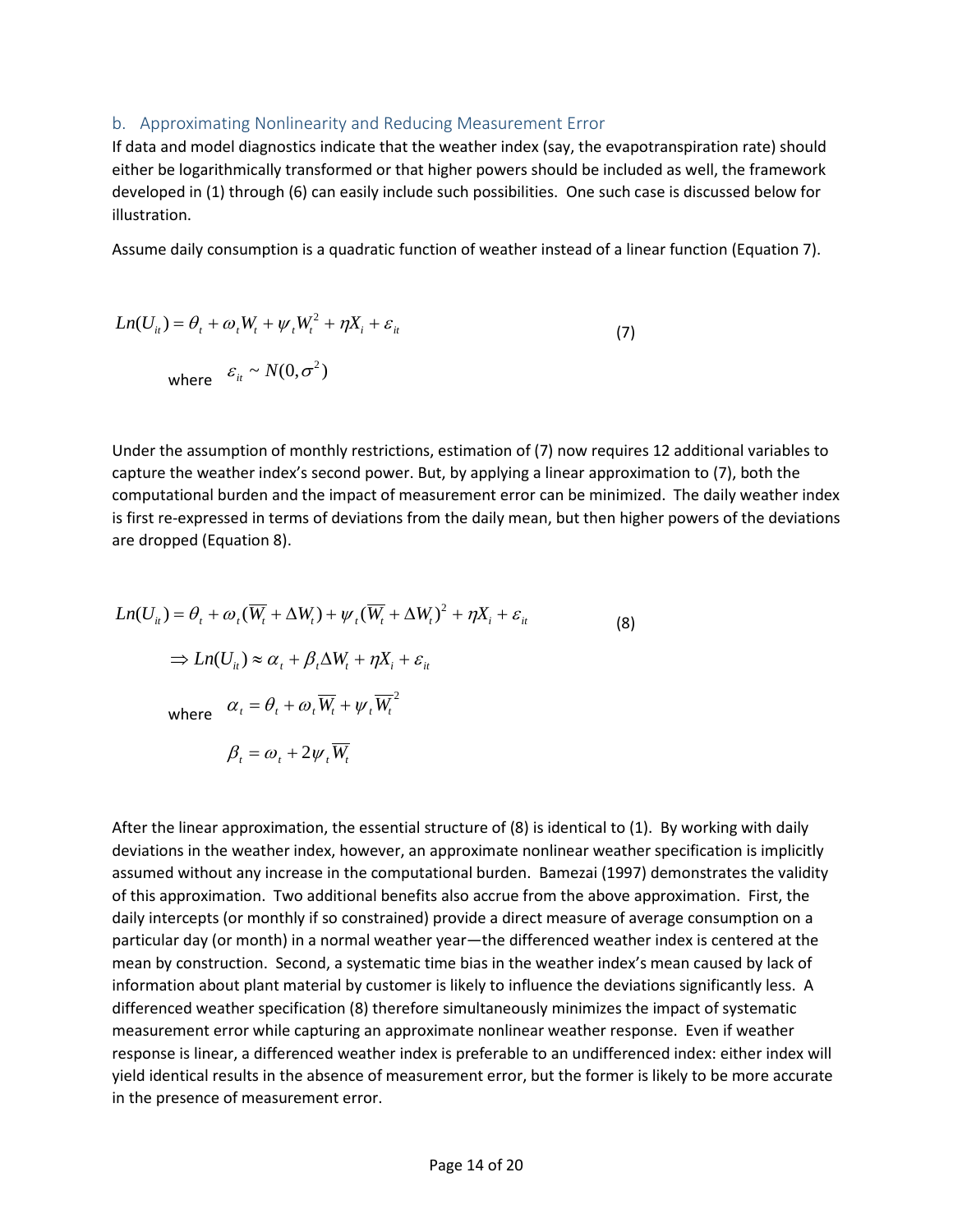#### c. Weather Index Construction

For the analyses that follow, weather variation is captured through a rainfall adjusted evapotranspiration-rate index (Equation 9). The evapotranspiration rate measures a plant's total water demand. It is necessary to subtract effective rainfall from the evapotranspiration rate to accurately predict net irrigation demand. The daily evapotranspiration and rainfall data are obtained from CIMIS.

$$
W_t = \max[0, (ET_t^R K_t^C - P_t u)]
$$
\n(9)

where

| w               | daily weather index (inches)                     |
|-----------------|--------------------------------------------------|
| EΤ <sup>ĸ</sup> | daily reference evapotranspiration rate (inches) |
| $K^C$           | crop coefficient                                 |
| Ρ               | daily precipitation (inches)                     |
| u               | effective proportion of precipitation            |

CIMIS's  $ET^R$  represents the water demand of 4- to 6-inch-tall, cool-season grass transpiring at its maximum rate. In reality, plant height, plant roughness, plant age, ground shading, and other factors, all influence actual evapotranspiration needs of a plant (Snyder, 1993). If plant material is known, (fixed or time-varying) crop coefficients can be incorporated into Equation 9 to correct the reference evapotranspiration rate. For example, Meyer and Gibeault (1987) provide estimates of monthly crop coefficients for cool season turf. Half of daily rainfall is assumed to be effective as per CIMIS's recommendation, but when effective rainfall exceeds total evapotranspiration demand, net evapotranspiration demand is floored at zero. As mentioned earlier, the science underlying irrigation is essentially a stock and flow problem (Snyder and Sheradin, 1992). Soil moisture content (stock) must be maintained within a certain threshold. Evapotranspiration (flow) reduces the stock on a daily basis, effective rainfall intermittently adds to it, with irrigation acting as the balancing lever. A weather index constructed using a stock and flow framework is likely to be a better predictor of irrigation demand the most weather-sensitive portion of total demand.

The CIMIS station in Novato (station #187) was used for depicting weather in the study area of North Marin County.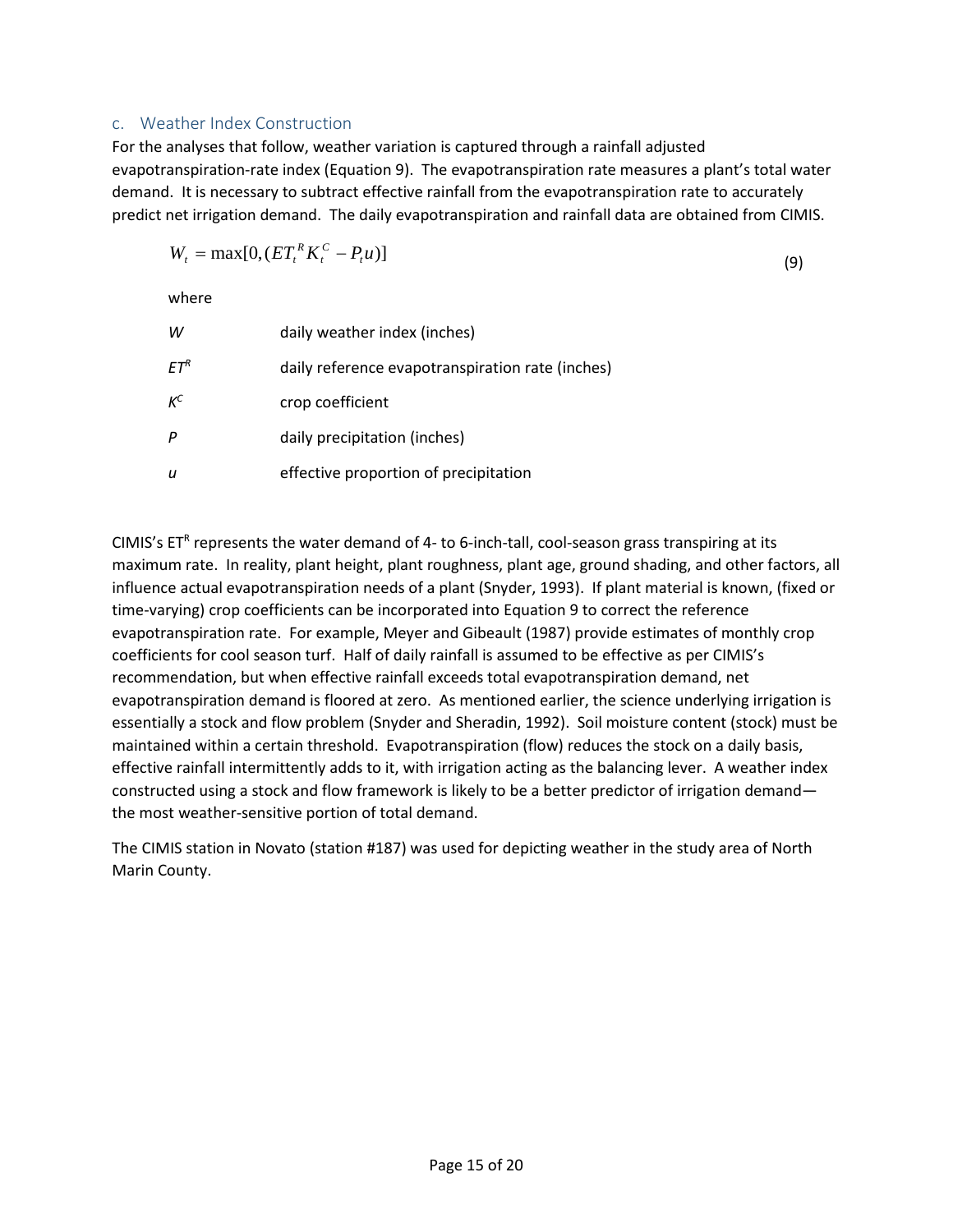#### d. Model Results

Water reductions achieved through the UFR retrofit program were estimated by analyzing pre- and post-retrofit billing histories, controlling for weather and other unobserved time-invariant differences (fixed effects) across the single-family properties included in the study. A matched control group was also included. The bill read that includes the retrofit date is excluded from the models since it represents a mix of pre- and post-retrofit use. The model relates the logarithm of average daily consumption to a vector of covariates including monthly indicators, yearly indicators, weather deviation variables, and an indicator variable for each single-family property that captures differences in average use across them. Weather effects were pooled across contiguous months where estimated coefficients appeared insignificantly different, leading to three distinct seasons in a year.

[Table 1](#page-16-0) and Table 2 display the two key estimated model results. The models include monthly indicators to capture the normal seasonality in water use from month to month. February is treated as the reference month, although any month could be assigned to play this role. The other monthly indicators capture how much greater or lower water use was relative to February. Given that all the other monthly indicators are positive implies that water use reaches a minimum during February in North Marin County (a fairly typical pattern observed in other parts of California as well on account of precipitation being the greatest in February).

The models also include indicator variables for the first and second half of years 2014, 2015, and 2016. These capture the impact of drought messaging and restrictions in these time periods relative to the base period of 2012 and 2013. Once again, the coefficients reveal a credible pattern showing that drought restrictions reached their maximum effect during the second half of 2015, and were continuing to impact water use throughout 2016 relative to the base period. Finally, a post-retrofit indicator captures the impact of the UFR retrofits on billed use relative to the control group, which the model estimates to have been roughly an increase of 6.4% in billed use.

Table 2 has a similar specification as Table 1, except that it also includes measures for deviations in weather from what might be considered normal in any given season. Normally, this specification works well to capture the impact of mildly abnormal weather. However, it is not clear that these measures are able to capture the impact of severe weather perturbations, such as, a severe drought that leads to calls for restrictions and supply curtailment. An indication of this can be seen in some of the patterns exhibited by Table 2's coefficients. For example, the coefficient on abnormal weather during summer is estimated to be negative and significant. This should not be the case. Normally a hotter-than-average summer would lead to increased demand, unless of course restrictions were causing it to be lower.

Although the estimated impact of UFR retrofits is greater in Table 2 (roughly 8%) we think it is safer to pin greater confidence in the simpler model's results (Table 1). In the simpler model, the effect of abnormal weather, messaging, and supply restrictions are removed implicitly by including a wellmatched control group in the analysis and time indicators to capture declining use during the restrictionaffected years. Inclusion of explicit weather controls in the model are probably interfering with the estimated impact of the restrictions, possibly leading to less reliable results regarding the impact of UFR retrofits.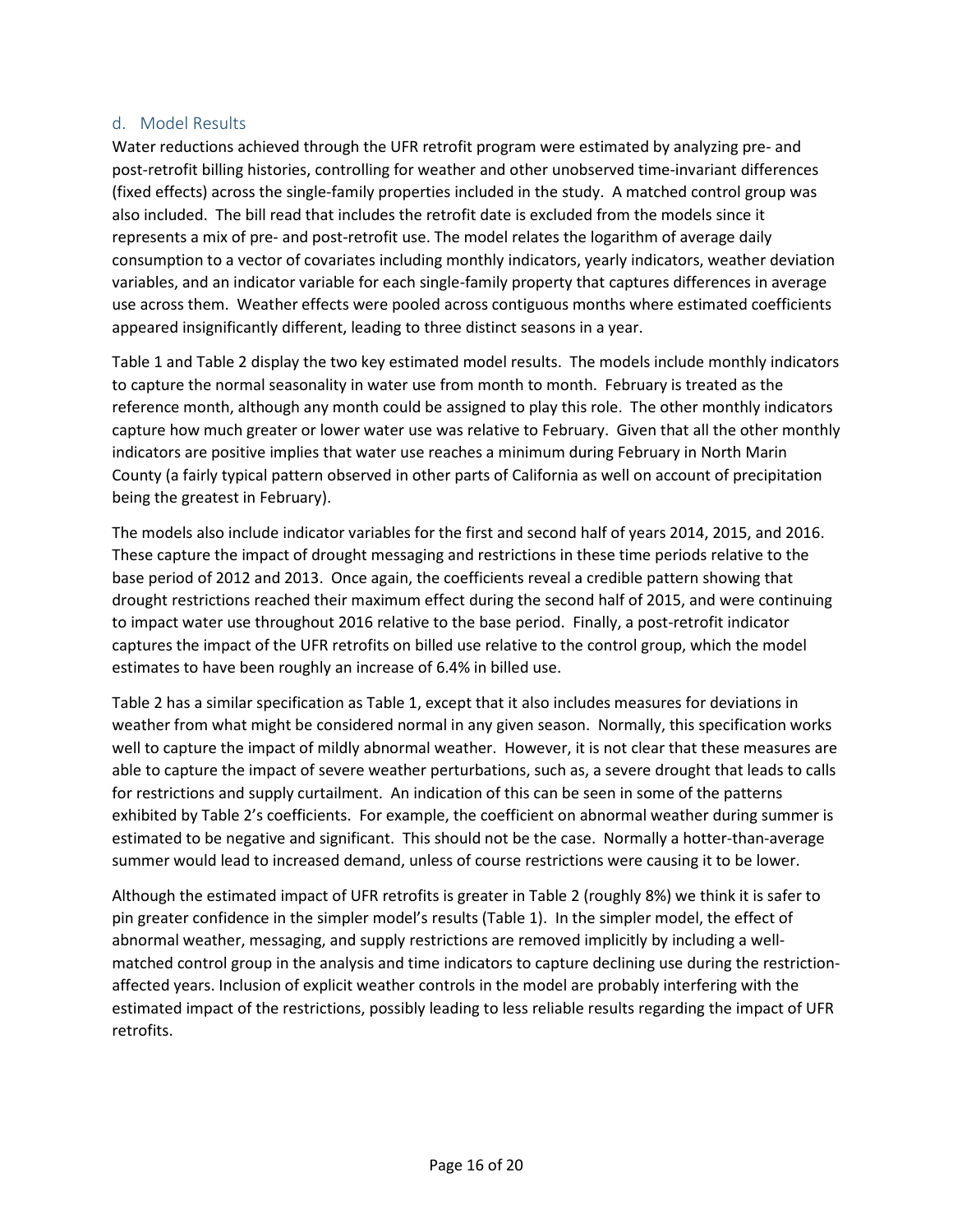# <span id="page-16-0"></span>*Table 1 Fixed Effects Model for Overall UFR Effect*

Dependent Variable – Ln(Use Per Day)

| Covariate                                     | <b>Coefficient</b> | Std. Error | t-statistic |
|-----------------------------------------------|--------------------|------------|-------------|
| January Month Indicator                       | 0.330              | 0.173      | 1.9         |
| February Month Indicator (Reference, Omitted) |                    |            |             |
| March Month Indicator                         | 0.407              | 0.163      | 2.5         |
| April Month Indicator                         | 0.364              | 0.068      | 5.3         |
| May Month Indicator                           | 0.990              | 0.156      | 6.4         |
| June Month Indicator                          | 0.920              | 0.090      | 10.2        |
| July Month Indicator                          | 1.142              | 0.149      | 7.7         |
| <b>August Month Indicator</b>                 | 1.069              | 0.092      | 11.6        |
| September Month Indicator                     | 0.933              | 0.154      | 6.1         |
| October Month Indicator                       | 0.933              | 0.087      | 10.7        |
| November Month Indicator                      | 0.365              | 0.165      | 2.2         |
| December Month Indicator                      | 0.169              | 0.068      | 2.5         |
| Year 2014, First Half Indicator               | $-0.087$           | 0.020      | $-4.3$      |
| Year 2014, Second Half Indicator              | $-0.246$           | 0.020      | $-12.0$     |
| Year 2015, First Half Indicator               | $-0.268$           | 0.023      | $-11.8$     |
| Year 2015, Second Half Indicator              | $-0.463$           | 0.024      | $-19.3$     |
| Year 2016, First Half Indicator               | $-0.360$           | 0.023      | $-15.4$     |
| Year 2016, Second Half Indicator              | $-0.391$           | 0.032      | $-12.1$     |
| Post Retrofit Indicator                       | 0.064              | 0.023      | 2.8         |
| Constant                                      | $-1.682$           | 0.090      | $-18.6$     |
| R-Square                                      | 0.491              |            |             |

NOTE: t-statistic > 1.96 means the coefficient is significant at 5 percent level or better. Estimated fixed effects are not shown for brevity, but are included in the model.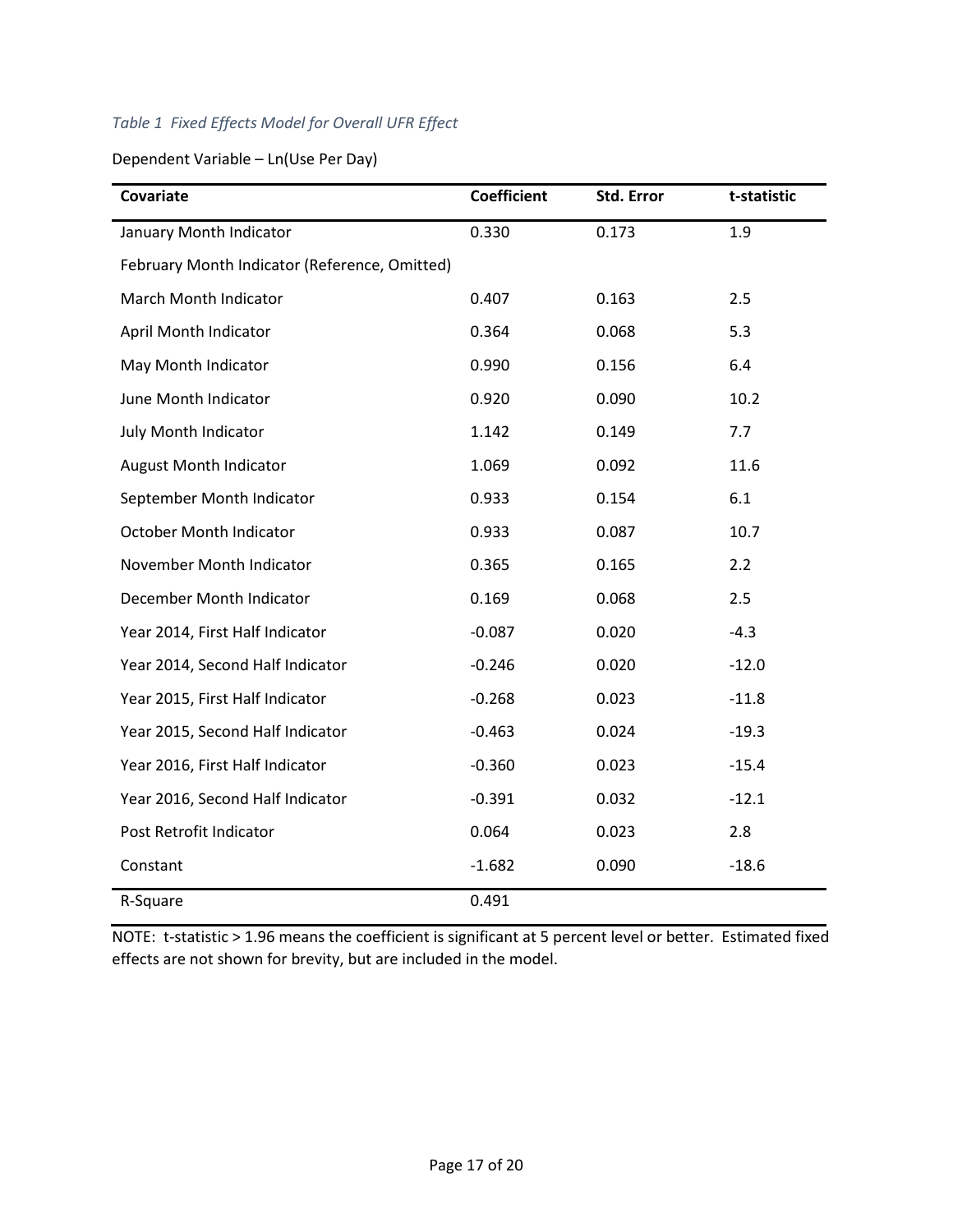# *Table 2 Fixed Effects Model for Overall UFR Effect with Weather Variables*

Dependent Variable – Ln(Use Per Day)

| Covariate                                     | <b>Coefficient</b> | Std. Error | t-statistic |
|-----------------------------------------------|--------------------|------------|-------------|
| January Month Indicator                       | 0.317              | 0.171      | 1.9         |
| February Month Indicator (Reference, Omitted) |                    |            |             |
| March Month Indicator                         | 0.431              | 0.161      | 2.7         |
| April Month Indicator                         | 0.274              | 0.069      | 4.0         |
| May Month Indicator                           | 0.886              | 0.154      | 5.8         |
| June Month Indicator                          | 0.856              | 0.090      | 9.5         |
| July Month Indicator                          | 1.197              | 0.148      | 8.1         |
| <b>August Month Indicator</b>                 | 1.121              | 0.091      | 12.3        |
| September Month Indicator                     | 0.967              | 0.153      | 6.3         |
| <b>October Month Indicator</b>                | 0.876              | 0.088      | 10.0        |
| November Month Indicator                      | 0.371              | 0.164      | 2.3         |
| December Month Indicator                      | 0.200              | 0.067      | 3.0         |
| Year 2014, First Half Indicator               | $-0.111$           | 0.020      | $-5.5$      |
| Year 2014, Second Half Indicator              | $-0.230$           | 0.023      | $-10.1$     |
| Year 2015, First Half Indicator               | $-0.214$           | 0.024      | $-9.1$      |
| Year 2015, Second Half Indicator              | $-0.441$           | 0.026      | $-17.0$     |
| Year 2016, First Half Indicator               | $-0.282$           | 0.026      | $-11.0$     |
| Year 2016, Second Half Indicator              | $-0.340$           | 0.036      | $-9.5$      |
| Weather Index Deviation, Spring               | 10.232             | 1.104      | 9.3         |
| Weather Index Deviation, Summer               | $-6.636$           | 2.049      | $-3.2$      |
| Weather Index Deviation, Fall                 | 9.416              | 1.647      | 5.7         |
| Weather Index Deviation, Winter               | 4.049              | 1.132      | 3.6         |
| Post Retrofit Indicator                       | 0.080              | 0.023      | 3.6         |
| Constant                                      | $-1.731$           | 0.089      | $-19.4$     |
| R-Square                                      | 0.510              |            |             |

NOTE: t-statistic > 1.96 means the coefficient is significant at 5 percent level or better. Estimated fixed effects are not shown for brevity, but are included in the model.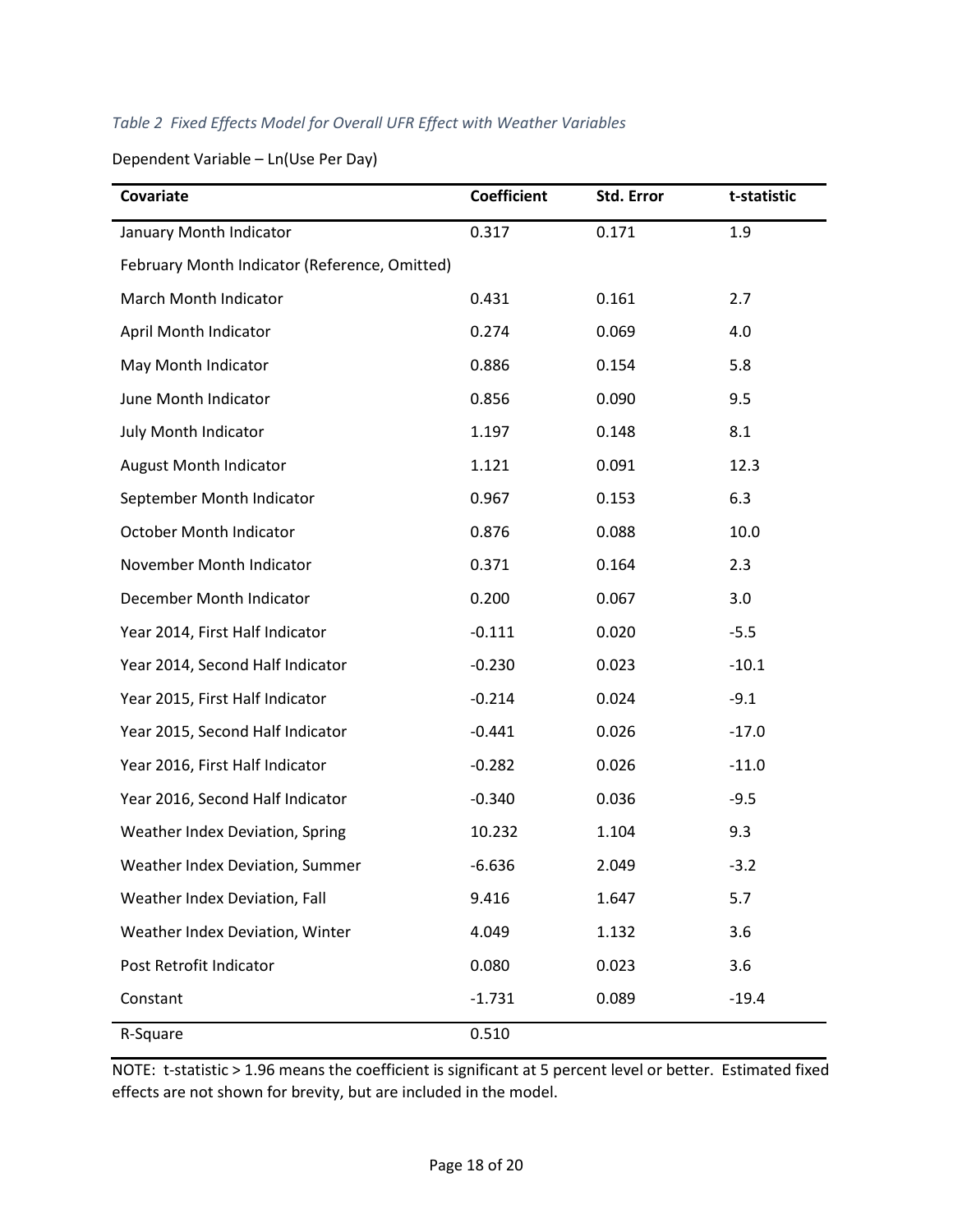# <span id="page-18-0"></span>Appendix B – North Marin Water District (NMWD) Site Selection and Data Collection

#### a. NMWD Scope of Work

Task 1: Site Selection and Installation and Maintenance of UFRs

- a. Select 100 Program sites as installation sites for UFRs, 100 Program sites for the control group, and 100 backup sites for the control and installation sites.
- b. Install 100 UFRs provided to NMWD by Water Agency at selected installation sites.
- c. Conduct pre-and post-UFR installation pressure tests.

Task 2: Data Collection and Reporting

- a. Compile data from Task 1 and provide to Water Agency within 3 months of the end of the 1 year monitoring period.
- b. Compile water usage data for 1 year before UFR installation and 1 year after UFR installation for Program installation and control group sites and provide to Water Agency within 3 months of the end of the 1 year monitoring period.
- c. Prepare monthly progress reports. Submit one copy to Water Agency on the first of each month during the term of this Agreement.
- d. Monthly progress reports shall include the following:
	- i. A detailed list of work performed including but not limited to UFRs installed and Program observations.
	- ii. Program data collected during the previous month if available.

#### b. Selection of Study Sites

Sites for the Pilot were selected by NMWD as follows:

- 300 total random selections based on criteria for site selection
	- o 100 sites for installation of device and monitoring
	- o 100 sites for a control group for monitoring
	- o 100 sites as backup for additional installation sites/control group if budget allows or if other issues arise with the other sites

The criteria used by NMWD to select sites for the Pilot were:

- Meter installed at least 1 year prior to study
- Account history of at least 1 year
- 5/8" or 3/4" meters
- No automatic fire sprinkler system
- Sufficient water pressure